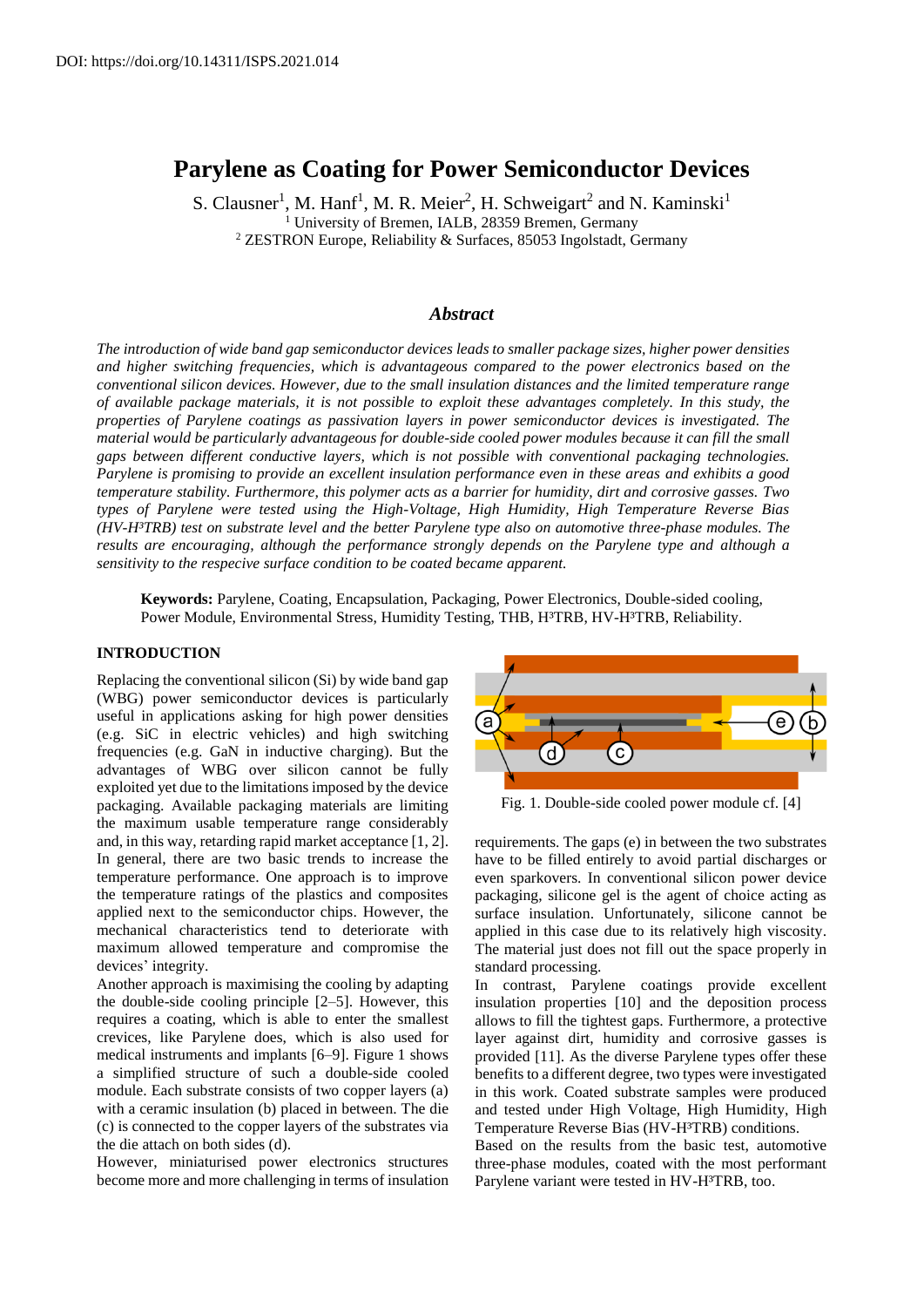### **TEST SET-UP**

Based on the power module structure in figure 1, test samples were produced consisting of only an Active Metal Brazing (AMB) substrate and bond interconnects. The substrates have a size of 20 mm  $\times$  20 mm. The topside structure consists of two copper areas with a gap of 1 mm in between, as shown in figure 2. Both areas were connected with bond wires to establish an electrical connection. Each sample is coated with Parylene. In this study, two different Parylene types were used. Parylene 1 has a maximum temperature, which is similar to silicone gel, while Parylene 2 can withstand significantly higher temperatures. The processing steps are the same for both types, but the chemical structure is different.

Prior to the Parylene deposition, an advanced cleaning process is needed to ensure a proper adhesion of the polymer on the substrate, which is a crucial factor to improve humidity robustness. The preconditioning of the surface was performed using a wet chemical cleaning process. The Fourier-Transform Infrared (FTIR) spectroscopy results, obtained with the FTIR microscope Bruker LUMOS, show the differences before and after the wet chemical treatment of the copper AMB substrates. A significant reduction of organic contaminations on the substrate surface could be verified by FTIR spectroscopy results shown in figure 3.

After the cleaning process, the samples were coated at an evaporation temperature between 100 and 150 °C and a deposition pressure below 10 Pa.

Seven samples of each test group were mounted on a PTFE test board and six of them were connected in parallel to increase the number of samples in the test. The seventh sample remains without any electrical connection and acts as a chamber reference. Figure 4 shows an overview sketch of these test boards.

The HV-H<sup>3</sup>TRB test was performed to evaluate the performance of the two Parylene types. The samples were exposed to the climate conditions of 85 °C and 85 % relative humidity for at least 3 h to reach a climatic equilibrium. Then, the test voltage of 1000 V was applied for the entire duration of the respective test cycle. If one of the samples connected in parallel carried a too high leakage current, the measurement channel for the whole test group was switched off automatically. After the cycle time elapsed, the voltage was switched off and the drying period started for at least 3 h at 50 °C and 10 % relative humidity. After each cycle, failed samples were removed



Fig. 2. Samples: (a) before HV-H<sup>3</sup>TRB, (b) after HV-H<sup>3</sup>TRB without bias (slight discolouration), (c) catastrophic failure during HV-H<sup>3</sup>TRB Fig. 5. Test procedure per cycle

from the board. Then, the next cycle continued including the remaining samples only. Figure 5 shows the test procedure for each cycle in detail.



Fig. 3. FTIR results before (a) and after (b) the wet cleaning process at various positions



Fig. 4. Test board with six DUTs and an unbiased chamber reference (on the right).

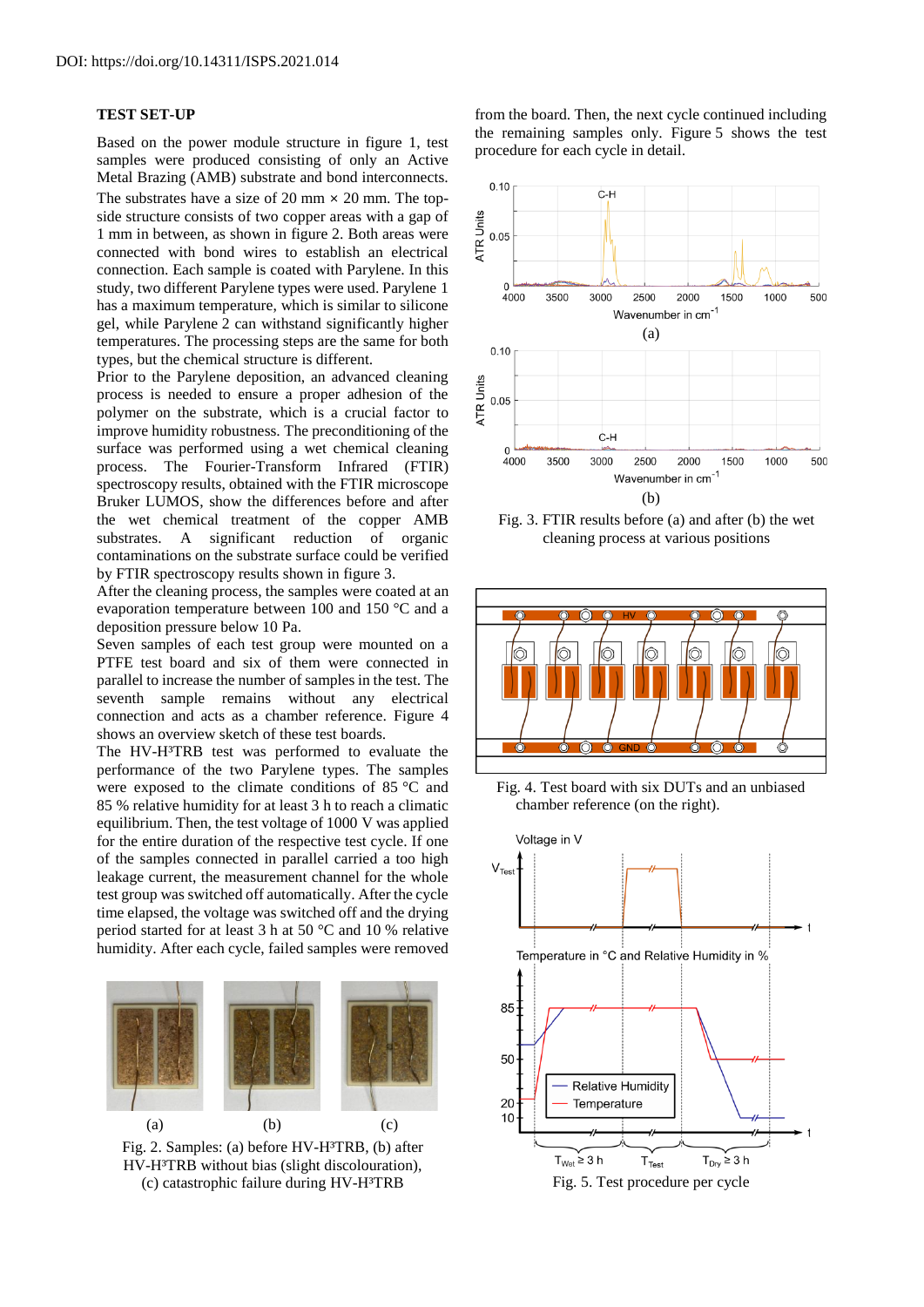### **RESULTS AND ANALYSIS**

Due to the rather large number of samples per test split, the HV-H<sup>3</sup>TRB test on the substrate samples allows a statistical evaluation. The Weibull plot in figure 6 reveals the differences between the two Parylene types and the impact of the cleaning process. The most obvious result is the much tighter distributions, which the Parylene 1 splits exhibit. As shown in table 1, the lifetime (scale parameter) of Parylene 1 is also significantly higher compared to Parylene 2. While the impact of the cleaning process is negligible for Parylene 2, it leads to a significantly higher performance for Parylene 1. The shape factor for Parylene 2 is below one, indicating early failures. In contrast, the shape parameter is significantly higher than one for Parylene 1, pointing out that the failures are due to wear-out.

During the HV-H<sup>3</sup>TRB, the failures were detected by an increase of the leakage current. All failures (cf. figure 2 (c)), come along with burn marks between both electrode pads. Further analysis of the failed test objects revealed a dendritic growth below the Parylene layer, which finally leads to a short circuit between the two electrodes. Figure 7 shows a dendritic structure on the left side and a catastrophic failure on the right side. The growth of the dendrite starts at the electrode with the applied high potential (anode) and propagates towards the low or ground potential. The underlying electrochemical process is called "Anodic Migration Phenomenon" (AMP) and is described in [12, 13]. Consequently, migration products under the Parylene coating could be observed in the area of the anode (figure 8).



Fig. 6. Weibull plots of the substrate test campaign and a faster degradation.

|  | Tab. 1 Weibull parameters for each test group |  |  |  |  |
|--|-----------------------------------------------|--|--|--|--|
|  |                                               |  |  |  |  |

| Name                  | Scale in h | Shape |
|-----------------------|------------|-------|
| Parylene 1, uncleaned | 273        | 5.4   |
| Parylene 1, cleaned   | 764        | 8.5   |
| Parylene 2, uncleaned | 26.6       | 0.5   |
| Parylene 2, cleaned   | 26.5       |       |



Fig. 7. Dendritic growth between the electrodes



Fig. 8. EDX analysis of AMP residues

Since the copper area on the backside of the substrate is not connected, a capacitive voltage divider leads to a third potential in this test structure. The migration products of the AMP process can be observed on the edges of the substrate of the anode. The Parylene coating has been removed for the EDX analysis. The mapping of silver, as shown in figure 8, proves the migration products to be a chemical compound of silver, which originates from the AMB substrate.

One crucial factor during the AMP process is the delamination of the Parylene polymer from the surface. Using the Iodine Vapour Test (IVT) [14, 15], defects in the Parylene coating as well as adhesion weaknesses and delamination can be revealed optically. Delaminations as shown in figure 9, are visible after 4 h IVT at 80 °C. Mechanical stress, imposed e.g. by bent copper bond wires (see figure 9, left side) led to cracks and delamination. However, the delamination in this place is not a relevant failure mechanism. More important is the delamination visualised by the Iodine entrapped between the ceramic substrate and the Parylene layer. During the HV-H<sup>3</sup>TRB test, the delamination in this area leads to early failures due to the accumulation of water in the gaps



Fig. 9. Iodine Vapour Test results after 4 h at 80 °C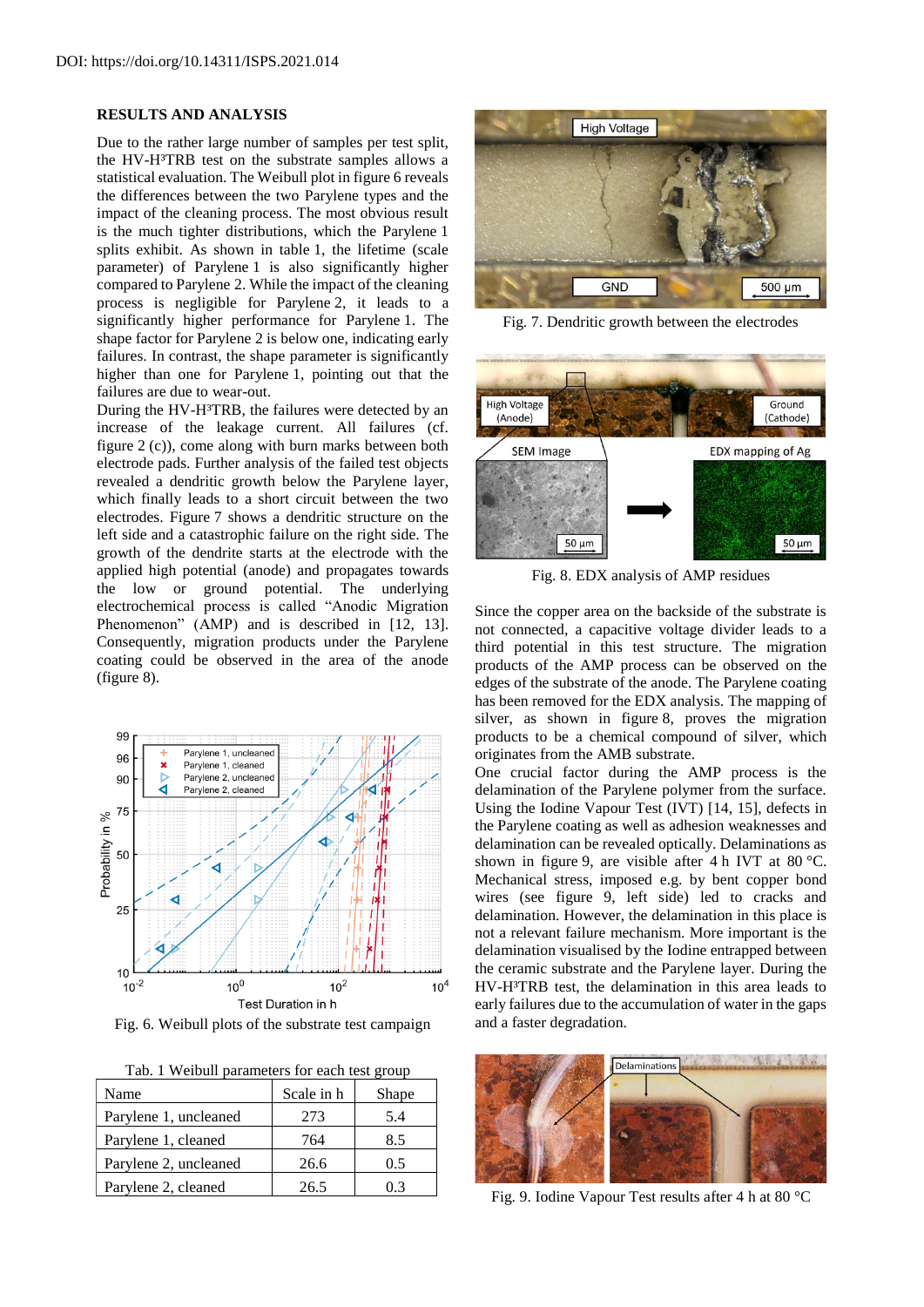

Fig. 10. 450 V three-phase automotive module coated with Parylene

# **CONFIRMATION ON POWER MODULE LEVEL**

Based on the results of the substrate test, the Parylene 1 was selected to be tested on power modules for automotive applications. In this test, two three-phase modules were used. Each module consists of three half bridge systems and each half bridge has a high-side switch and a low-side switch. Every switch includes four IGBT chips and four diode chips. While one module remained uncleaned, the other module had been treated with the wet cleaning process. Both modules were coated with Parylene 1. Figure 10 shows a coated module before HV-H<sup>3</sup>TRB test. The voltage rating for these power modules is 450 V, although the chip voltage rating is higher. An HV-H<sup>3</sup>TRB test was carried out at 85 °C, 85 % relative humidity and 405 V, which is 90 % of the modules' voltage rating. The test duration was set to 1000 h according to AQG 324 [16].

Figure 11 shows the logging of the leakage currents of the respective switches under test. After 140 h and after 400 h the test was interrupted for intermediate measurements. During the whole test, only one semiconductor chip failed after 315 h in system 2, high side of the cleaned module. At the intermediate measurement after 400 h this DUT was inspected optically and the failed semiconductor has been disconnected from the other parts of the system. The blocking capability of the system regained the initial level. The same system was tested for the remaining test duration. The root cause of this failure is suspected to be an extrinsic defect, possibly due to processing the modules at different sites. No more failures occurred during the test of 1000 h.

The reason for the longer lifetime of the modules compared to the substrate samples is the much higher stress induced by the higher test voltage applied to the substrate samples.

#### **SUMMARY AND OUTLOOK**

In a first step, simplified structures of two copper pads with a distance of 1 mm on a ceramic substrate were produced and tested in HV-H<sup>3</sup>TRB. Each sample was coated with a layer of one of the two Parylene variants investigated. Some of the samples had been cleaned



Fig. 11. Leakage logging during H<sup>3</sup>TRB Test of 450 V power modules at 85 °C, 85 % relative humidity and a test voltage of 405 V

before the coating. During the HV-H<sup>3</sup>TRB test, the samples were exposed to 85  $\degree$ C, 85 % relative humidity and 1000 V. Parylene 1 is clearly superior, showing a consistent wear-out behaviour, and cleaning the substrate before the coating increases its capability even further. The failure analysis indicated that the adhesion of the Parylene layer had been a crucial factor. Parylene 2 leads to an early-failure characteristic, with some very early failures due to delamination.

The superior Parylene 1 was then selected for a test on automotive power modules. In this second step of the investigation, two three-phase modules were tested in HV-H<sup>3</sup>TRB at 85 °C, 85 % relative humidity and 405 V for 1000 h. The three phases of the module were tested individually. There was one early failure, possibly due to an extrinsic root cause. Apart from that, the modules were completely stable.

These two experiments show that from a humidity capability point of view Parylene is indeed suited for standard power modules. The next step will be more challenging structures, e.g. required for double-side cooling, power cycling and thermal cycling experiments.

## **ACKNOWLEDGEMENTS**

This work has been funded by the German Federal Ministry of Education and Research (BMBF) under grant 03INT501A. The authors are grateful to the project coordinator European Centre for Power Electronics (ECPE), Nuremberg, and the other project partners, namely Rogers Germany, Eschenbach, for providing the substrates, Vitesco Technologies, Nuremberg, for providing the modules, Plasma Parylene Systems (PPS), Rosenheim, for coating the samples and the Fraunhofer IISB, Erlangen, for bonding the samples.